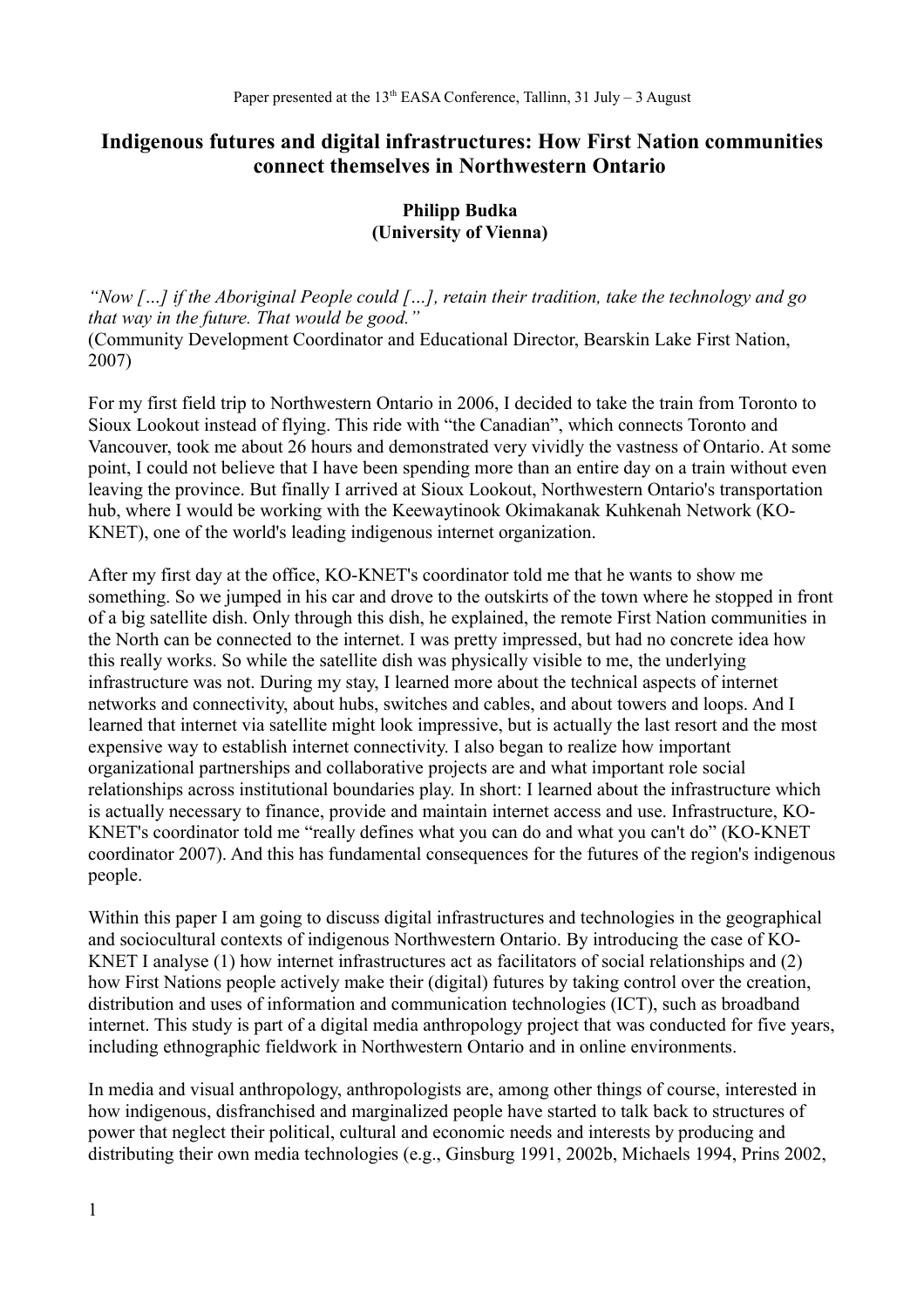Turner 1992, 2002). To "underscore the sense of both political agency and cultural intervention that people bring to these efforts", Faye Ginsburg (2002a: 8, 1997) refers to these media practices as "cultural activism". "Indigenized" media technologies are providing indigenous people with possibilities to make their voices heard, to network and connect, to distribute information, to revitalize culture and language, and to become politically engaged and active (Ginsburg 2002a, 2002b). Particularly digital media technologies offer a lot of these possibilities to marginalized people (e.g., Landzelius 2006a).

## **Digital infrastructures for First Nations people**

*"[…] this place is so remote and small and away from the outside world. But technology is moving with fast pace around here."* (Community Technician, Keewaywin First Nation, 2008)

Indigenous peoples, networks and organizations were among the first users of digital media technologies, such as the internet, "to provide information from a viewpoint that may not have found a voice in the mainstream media" (Cisler 1998: 20, see also Polly 1998, Prins 2002). Because of the poor state of telecommunication infrastructure in indigenous territories many groups and communities have had to cooperate with non-indigenous supporters to start, what Kyra Landzelius (2003: 8, 2006b) labelled "outreach" initiatives via ICT including public relations and tourism management, sovereignty campaigns, liberation movements and common-cause partnerships. Indigenous "inreach" ICT related practices, on the other hand, are oriented towards an internal public. These inreach activities cover public services (e.g., telemedicine and online learning), cultural revitalization, reconciliation, pan-indigenous networking and personalized communication and self-representation. Such initiatives which are directed inside the communities have been made possible only by creating and maintaining local infrastructures to connect to the internet, for instance, again with the support and in collaboration with non-indigenous actors (e.g., Fiser 2009, Sandvig 2012).

Over the last 20 years, KO-KNET, which was initiated by the Keewaytinook Okimakanak (KO) tribal council in 1994, has been aiming to build digital infrastructures for remote indigenous communities in Northwestern Ontario as well as to provide different internet-related services such as telemedicine or e-health, online learning and videoconferencing (e.g., Beaton 2004, Beaton et al. 2009, Ramirez et al. 2003). Only about 45.000 people live in this region of the size of France on a land which corresponds to a political territory known as Nishnawbe Aski Nation (NAN). This area is home to 49 First Nation communities, each with between 100 and 2.000 inhabitants. The majority are members of Ojibwa, Ojicree and Cree speaking First Nations, residing mainly in remote and so called "fly-in communities" that have reserve status.

Living in a "remote community" in Canada means that this community has no year-round road access, and that it is generally north of the 50º parallel and/or over 50 km from the nearest service centre. Only during the winter months, when rivers and lakes are frozen, a network of winter roads connects the settlements with each other and the southern towns. During the summer months not only people have to travel by plane, also food and basic goods have to be flown in the communities, where they are sold according to their weight. Thus, a litre of milk or a sack of potatoes become expensive items. Depending on their size, communities have schools for children up to the age of 14, nursing stations for basic health care, grocery stores, churches, administrative buildings and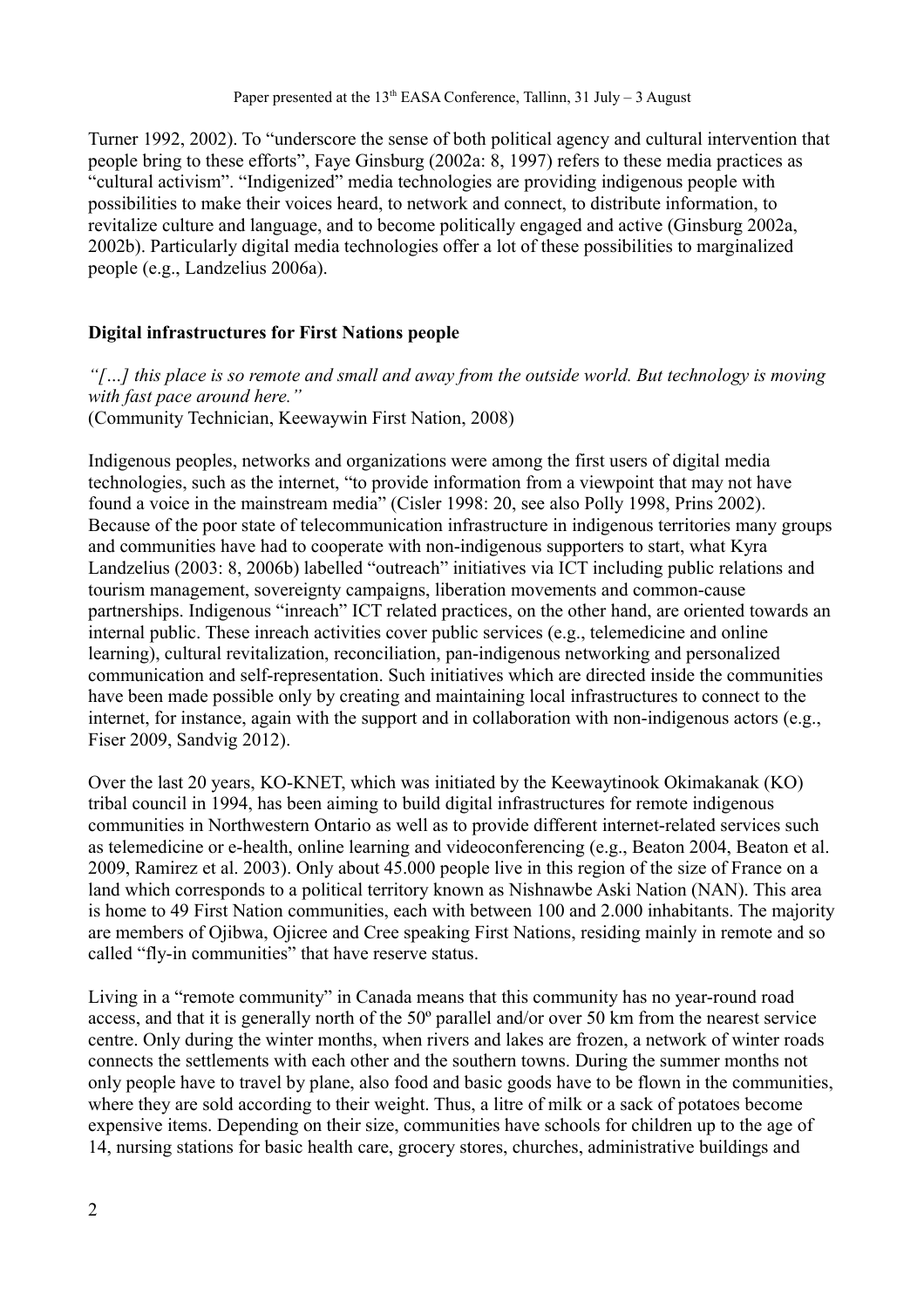airfields. Smaller communities might have none of these. Water supply, sewerage, electricity and heating usually exist in the communities, but are operated according to the community's individual possibilities and needs.

*"[…] like before K-Net came here with their internet service. […] We used to get disconnected a lot. […] Every time somebody calls you, you get disconnected with the dial-up. But like with K-Net, to me it was more advanced than dial-up and way better too."* (Community Technician, Deer Lake First Nation, 2007)

In the middle of the 1990s, the telecommunications infrastructure in Northwestern Ontario was completely lacking connectivity, computers and sometimes even phones. So KO's and KO-KNET's "vision that was to become realized [...] was of a First Nations controlled IP network that would ride atop existing leased terrestrial and satellite carrier infrastructure" (Fiser 2009: 123). KO-KNET actually managed to secure more and more funding, mainly by competing for provincial and federal project funds, to build the eagerly awaited digital infrastructures. The most important project, which resulted in a couple of follow-up projects, was an *Industry Canada's Smart Communities* demonstration project that was acquired in 2000 with a grant of CA\$ 5 million (Fiser 2009, Ramirez et al. 2003).

Today digital infrastructures facilitate land-line and satellite broadband internet as well as internet cell phone communication, constituting thus the regional backbone for all internet-related services and programs. The actual backbone remains the internet connectivity infrastructure controlled, maintained and managed by Bell Canada from Canada's urban centres. KO-KNET is only leasing specific connections which are up to eight times more expensive for the remote First Nation communities than for urban population groups in Toronto for instance (e.g., Fiser 2009).

By simple definition "infrastructures are build networks that facilitate the flow of goods, people, or ideas and allow for their exchange over time" (Larkin 2013: 328). Infrastructure is not technology. In contrast to technology, infrastructure can be understood as "objects that create the grounds on which other objects operate" (Larkin 2013:329). These objects, furthermore, operate in systems. Infrastructure therefore is a system which enables the functioning of, for instance, technological objects and things. Infrastructure as the relation of things might be to some extend not visible – Susan Leigh Star (1999), for instance, argues that invisibility is one of infrastructure's key properties – but for Brian Larkin (2013) this is only partially true. Infrastructures are in many cases highly visible, like the KO-KNET satellite dish in Sioux Lookout, Larkin (2013: 336) speaks of "hypervisibility". This (in)visibility of infrastructure depends on individual situations and conditions and often gets mobilized for political reasons.

Defining infrastructure always means to include specific aspects and leaving other aspects out. And this is determined by "epistemological and political commitments" (Larkin 2013: 330). Placing the analytical focus on the system rather than on the technology offers, according to Larkin (2013: 330), "a more synthetic perspective" which also allows for including non-technological elements. This is of particular relevance when investigating the translational processes of system building. For Star (1999: 380) infrastructure is a relational concept that means different things to different people and which becomes "real infrastructure in relation to organized practices". Infrastructure is thus not a purely technical phenomenon. It also includes the social relationships people establish in the course of creating technical connections and networks. Infrastructures are therefore part of human organization (Star 1999, see also Pinch 2009).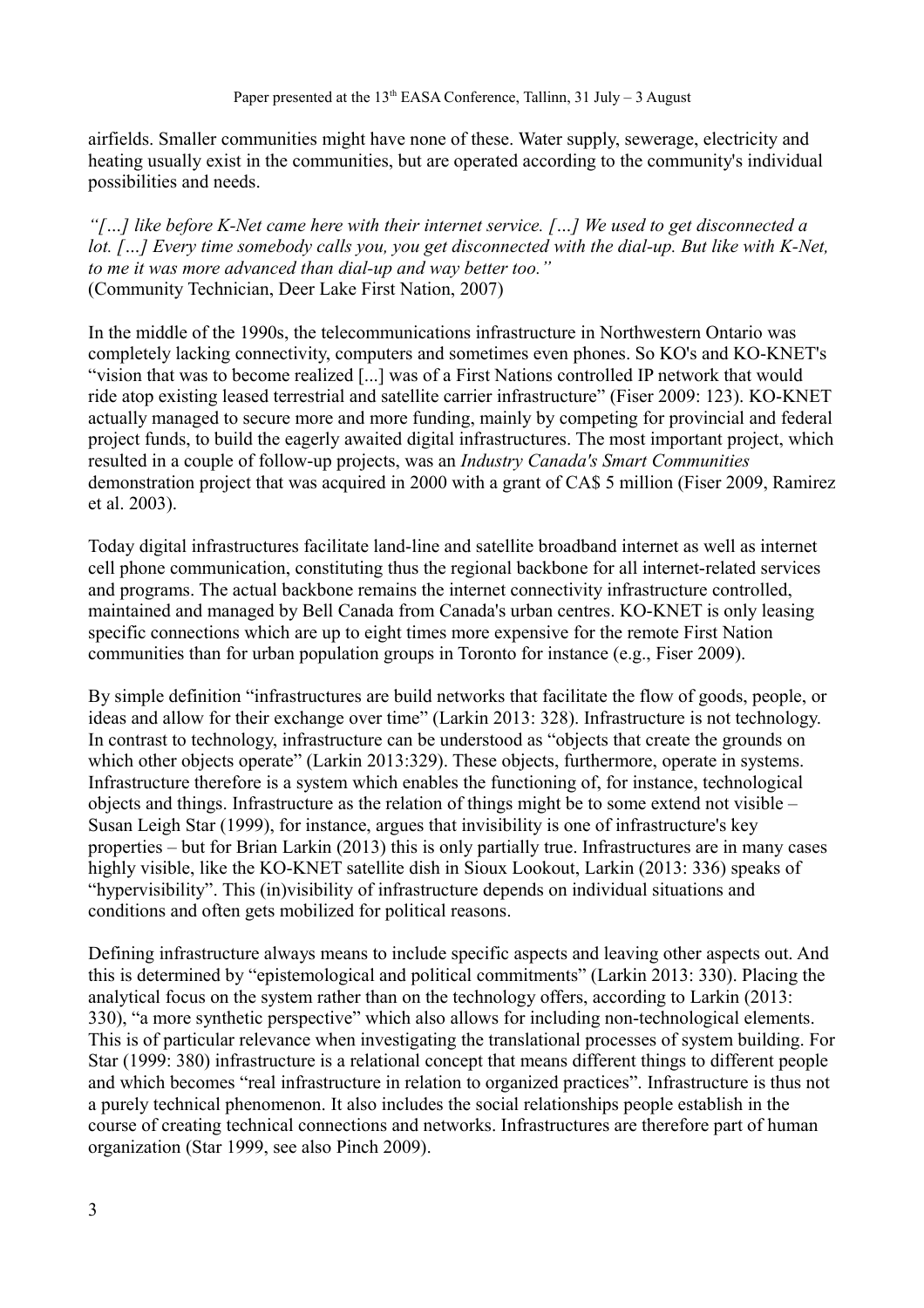The co-operations and partnerships with different stakeholders – from governmental organizations and the telecommunication industry to the local communities – enabled KO-KNET to develop into a regional social enterprise and to establish one of the world's most successful community broadband network models that is owned and controlled by indigenous people (Fiser 2009, see also Fiser & Clement 2012). This success can be measured by the number and the value of projects KO-KNET has been able to acquire and complete, by the established infrastructure in the communities, and by the initiatives which are following the KO-KNET broadband community model in other regions (e.g., Fiser & Clement 2012).

Adam Fiser (2009: 7) highlights in his study about KO-KNET the importance of governance which includes questions about control, ownership, collaboration and co-operation and which is therefore "paramount for the local negotiations of broadband deployment in communities". By putting the focus on the role of governance in ICT initiatives it is possible to reveal "an emergent and evolving communications-information infrastructure that mirrors the complexity of societies and parallels their historically contingent pathways" (Fiser 2009: 7). For Fiser (2009) a feasible internet broadband governance model has to involve governments, industry and non-governmental organizations. Such a model thus includes, on the one hand, "technological and economic actors as well as the social systems" (Fiser 2009: 37). On the other hand, such a governance model pays particular attention to the social relationships partners and collaborators establish and maintain. Thus, organizations applying such a model can be referred to as "social enterprises" (Fiser 2009: 36-37). KO-KNET, according to Fiser (2009: 39), is such a social enterprise because it includes the properties of being a "carriage level network of community networks, a system of governance, and a social economy organization".

As Larkin (2013) argues, and I strongly agree with him here, infrastructures are closely connected to conceptions of modernity and development as well as to imaginations, fantasies, desires and futures. By producing "the ambient conditions of everyday life" infrastructure also creates "a sensing of modernity". A sensual perception of what is modern, new and progressive (Larkin 2013: 336-37).

#### **Indigenous digital futures and the mundane appropriation of technologies**

Media technologies, particularly digital technologies, are at the core of many social transformations, sociopolitical developments and creative processes of innovation. Does anthropology, by investigating sociotechnological phenomena and processes for instance, help to understand how futures are imagined, made, hoped for and lived in present and recent past, as this panel proposes? How do new communication and bio technologies intersect with sociocultural, political and economic sites on the local and global level in areas Michael Fischer calls "public futures" (2007: 539)? For Paul Rabinow (2008) the projection of futures is used by societies to describe themselves, particularly in respect to technological development and innovation, I would add. The temporality of the future "only exists as what is probable or improbable" giving the present the possibility to assure itself that calculations about the future have been correct (Rabinow 2008: 59-60).

In discussing the case of the Tribal Digital Village (TDV) initiative in Southern California reservations, Christian Sandvig (2012) reminds us that digital infrastructure projects are expansive and pose many challenges to local and heterogeneous population groups. Public and official policies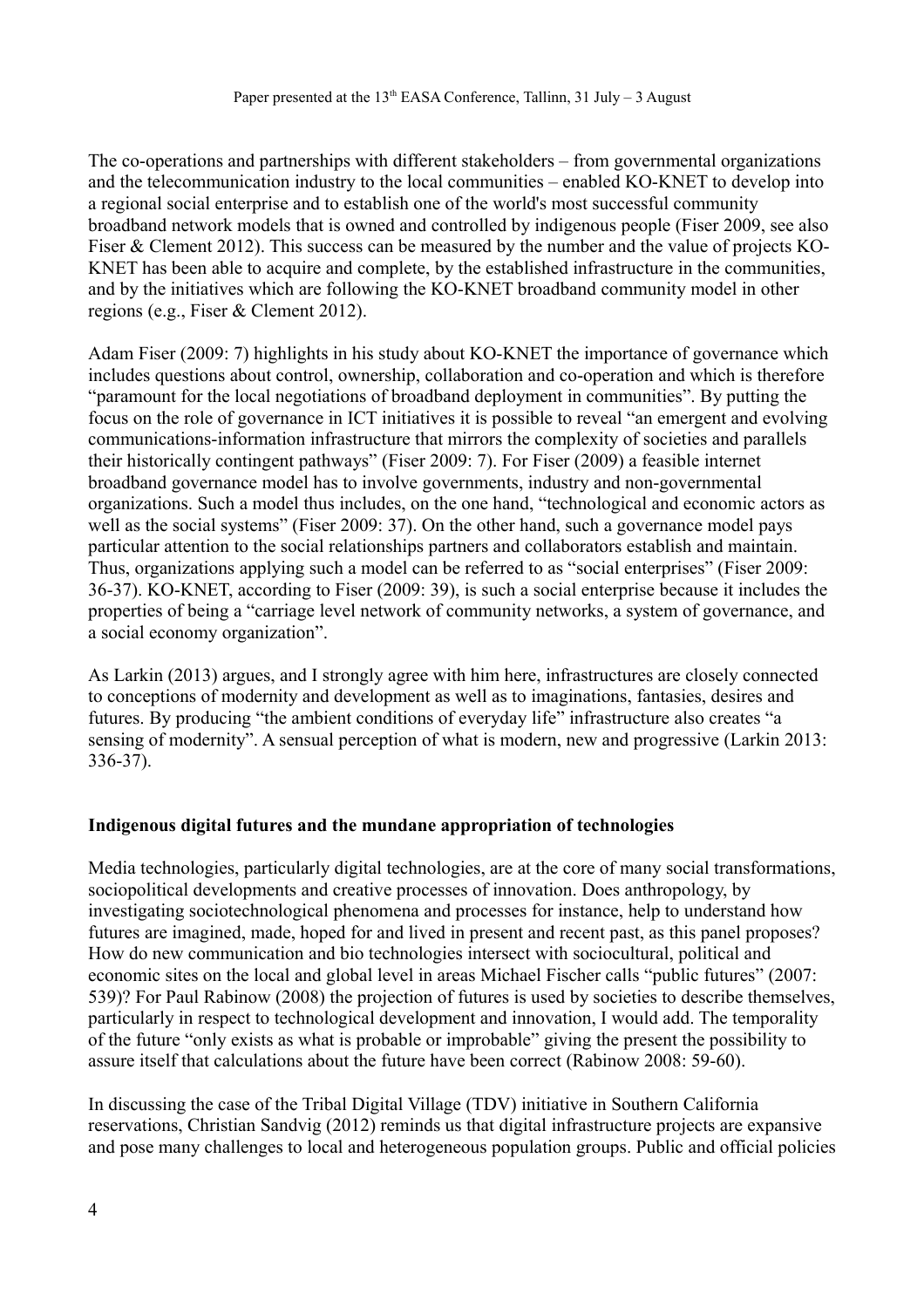concerning the funding and implementation of indigenous internet connectivity projects and initiatives often intend to reduce poverty, enhance education or create jobs in the indigenous communities. Such noble objectives and expectations are in many cases in contrast with people's everyday use of internet technologies, for instance; when they are actually used for personal entertainment, self-representation and individual social networking.

So what in particular the anthropological analysis of internet connectivity projects – not only in the indigenous context – show are the contradictions and the friction between what was planned to do with digital technologies and infrastructures, often following funding bodies' demands and guidelines, and what people then actually decide to do. This could also be interpreted as a conflict between (past) planning and designing and (future) appropriation and use. By employing concepts such as technology appropriation and (socio)technological change, we could "free us from the assumption that technologies always unfold in the ways they are intended to" (Sandvig 2012: 191). I will finish my paper by briefly discussing one of KO-KNET's most popular services: MyKnet.org.

*"[…] So there will be people downloading movies or music. And that kind of slows down everything. […] there are a lot of people wanna use YouTube videos, a lot of people wanna do music over the internet. I mean ... personally speaking, I would like to do that. I would like to put some songs, my music videos on the internet somewhere."* (MyKnet.org User, Sandy Lake First Nation, 2008)

MyKnet.org is an open and commercial-free online environment which was set up around the year 2000 with the intention to provide in particular young First Nations people with a "safe and healthy on-line space" where they can design and develop their own personal web presence (MyKnet.org 2006). Today, different age groups all across northern Ontario and in some of the neighbouring regions of Manitoba use MyKnet.org, which continues to be a free homepage service exclusively for First Nations (Bell et al. 2012, Budka 2009, Budka et al. 2009). Many of the homepages and their content refer to the daily life of people in a world at the margins, where roads come to an end at the settlement's border and where friends and families are split up to attend school or to find work in the urban South. This homepage environment has become widely popular because it allows for maintaining social connections and creating different forms of self-representation.

But MyKnet.org has been also used to download and stream music, to share and copy lay-outs, to compete for homepage hits and website traffic and to bully each other by leaving offensive messages in so called "communication boxes" (cf. Budka forthcoming). Such digital practices have been leading to conflicts in the communities, sometimes even of physical nature, to the reduction of bandwidth and the suspension of users by the service provider KO-KNET and even to heated debates on the highest political levels about freedom of speech, control, power, education and language use on the internet. In summary, issues that nobody thought would emerge when MyKnet.org was developed and opened for business almost 15 years ago.

In the case of First Nations people in Northwestern Ontario digital infrastructures have become indicators and signs of economic development and technological innovation. That's why I – with many other visitors – was brought to the KO-KNET satellite dish in Sioux Lookout. Too long have indigenous people been associated with backwardness, not to be ready for the "information or network age". But KO-KNET's activities and activism proof that indigenous controlled and owned ICT initiatives can be highly successful. And this is also thanks to the many fruitful partnerships, collaborations and co-operations the organization has been establishing for about 20 years now.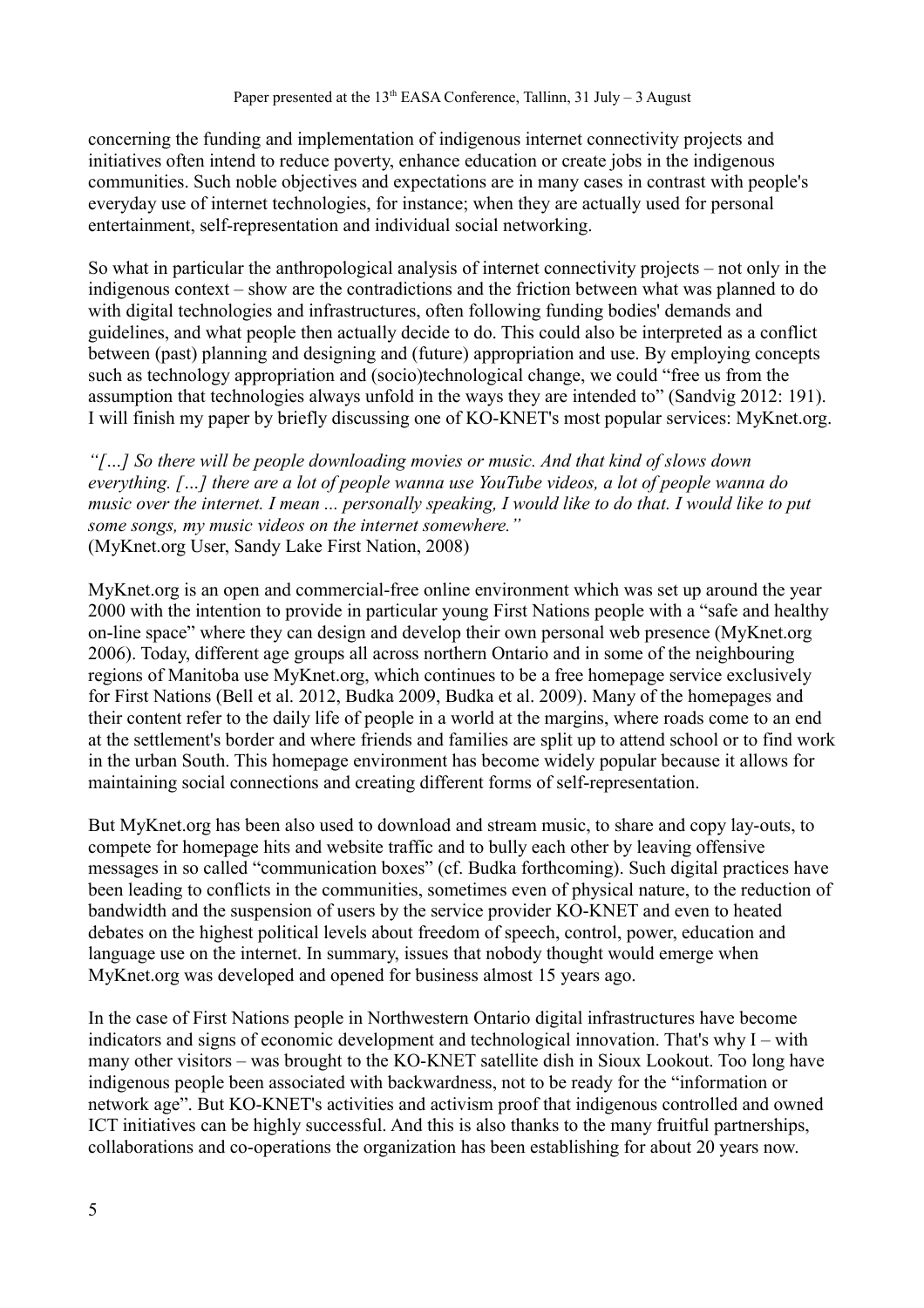Digital infrastructures are not only the underlying basis for "important services", such as telemedicine, videoconferencing or online learning, but also for a mundane service such as MyKnet.org. This service might not have a priority status for the funding agencies and not even for the providing organization, but obviously for the people who are deciding on a daily basis how to make use of digital infrastructures, technologies and services.

#### References

Beaton, B. (2004) The K-Net story: community ICT development work, The Journal of Community Informatics 1(1), available at<http://ci-journal.net/index.php/ciej/article/view/185>(accessed 30 June 2014).

Beaton, B., O'Donnell, S., Fiser, A., Walmark, B. (2009) The K-Net experience: thematic introduction to the special issue, The Journal of Community Informatics 5(2), available at [http://ci](http://ci-journal.net/index.php/ciej/article/view/583/452)[journal.net/index.php/ciej/article/view/583/452](http://ci-journal.net/index.php/ciej/article/view/583/452) (accessed 30 June 2014).

Bell, B., Budka, P., Fiser, A. (2012) "We were on the outside looking in" – MyKnet.org: a First Nations online social environment in northern Ontario", in A. Clement, M. Gurstein, G. Longford, M. Moll and L. R. Shade (eds.) Connecting Canadians: investigations in community informatics, pp. 237-254. Edmonton: Athabasca University Press.

Budka, P. (2014) Creating "Indigenous Modernity" through information and communication technologies: the case of the Keewaytinook Okimakanak Kuhkenah Network (KO-KNET) in Northwestern Ontario, Canada. In E. Halbmayer, E. Mader (eds.) Indigenous modernities in the Americas. Forthcoming.

Budka, P. (2009) Indigenous media technology production in Northern Ontario, Canada, in K.-D. Ertler, H. Lutz (eds.) Canada in Grainau / Le Canada à Grainau: a multidisciplinary survey of Canadian Studies after 30 years, pp. 63-74. Frankfurt am Main: Peter Lang.

Budka, P., Bell, B., Fiser, A. (2009) MyKnet.org: how Northern Ontario's First Nation communities made themselves at home on the World Wide Web, The Journal of Community Informatics 5(2), available at<http://ci-journal.net/index.php/ciej/article/view/568/450>(accessed 30 June 2014).

Cisler, S. (1998) The Internet and indigenous groups: an introduction, Cultural Survival Quarterly 21(4): 20-22, available at [http://www.culturalsurvival.org/publications/cultural-survival](http://www.culturalsurvival.org/publications/cultural-survival-quarterly/none/introduction-internet-and-indigenous-groups)[quarterly/none/introduction-internet-and-indigenous-groups](http://www.culturalsurvival.org/publications/cultural-survival-quarterly/none/introduction-internet-and-indigenous-groups) (accessed 30 June 2014).

Fischer, M. (2007) Four genealogies for a recombinant anthropology of science and technology. Cultural Anthropology 22/4: 539-615.

Fiser, A. (2009) The K-Net Broadband Governance Model: How social enterprise integrated public, for-profit, and not-for-profit institutions to enable broadband community networking in Canadian Aboriginal high cost serving areas (circa 1997 to 2007). University of Toronto: Unpublished PhD **Dissertation**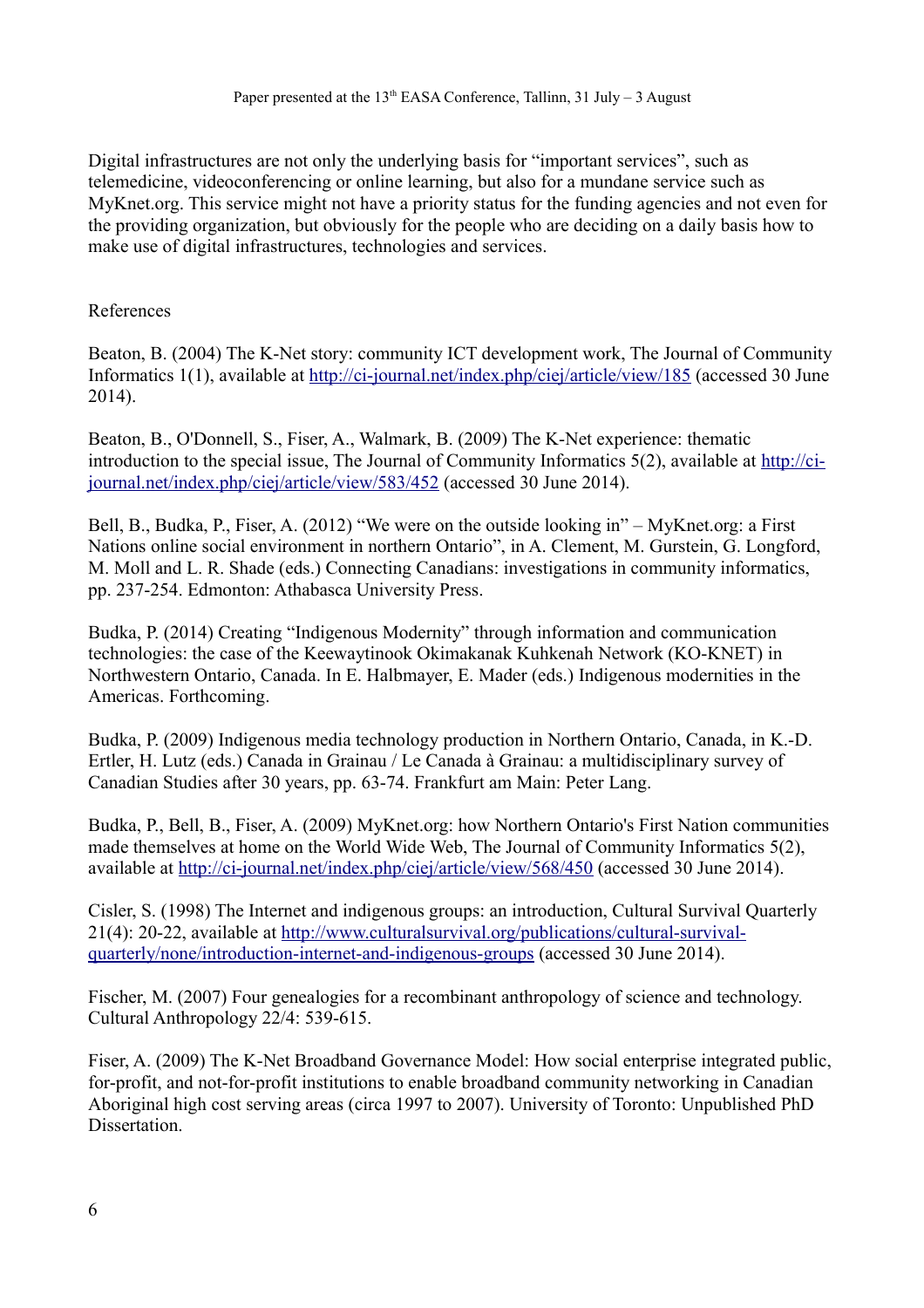Fiser, A., Clement, A. (2012) A historical account of the Kuh-ke-nah Network. In A. Clement, M. Gurstein, G. Longford, M. Moll, L. R. Shade (eds.) Connecting Canadians: Investigations in Community Informatics, pp. 255-282. Edmonton: Athabasca University Press.

Ginsburg F. (2002a) Screen memories: resignifying the traditional in indigenous media, in F. Ginsburg, L. Abu-Lughod, B. Larkin (eds.) Media worlds: anthropology on new terrain, pp. 39-57. Berkeley: University of California Press.

Ginsburg, F. (2002b) Mediating cultures: indigenous media, ethnographic film, and the production of identity, in K. Askew, R. Wilk (eds.) The anthropology of media: a reader, pp. 210-235. Malden: Blackwell.

Ginsberg, F. (1997) "From little things, big things grow": indigenous media and cultural activism, in R. G. Fox, O. Starn (eds.) Between resistance and revolution: cultural politics and social protest, pp. 118-144. London: Routledge.

Ginsburg, F. (1991) Indigenous media: Faustian contract or global village? Cultural Anthropology, 6(1): 92-112.

Landzelius, K. (2006a) (ed.) Native on the net: indigenous and diasporic peoples in the virtual age. London: Routledge.

Landzelius, K. (2006b) Introduction: native on the net, in K. Landzelius (ed.) Native on the net: indigenous and diasporic peoples in the virtual age, pp. 1-42. London: Routledge.

Landzelius, K. (2003) Paths of indigenous cyber-activism. Indigenous Affairs 2(2003): 6-13.

Larkin, B. (2013) The politics and poetics of infrastructure. Annual Review of Anthropology 42: 327-343.

Michaels, E. (1994) Bad aboriginal art: Tradition, media, and technological horizons. Minneapolis: University of Minnesota Press.

Pinch, T. (2009) The social construction of technology (SCOT): the old, the new, and the nonhuman, in P. Vannini (ed.) Material culture and technology in everyday life, pp. 45-58. New York: Peter Lang.

Polly, J. A. (1998) Standing stones in cyberspace: the Oneida Indian Nation's territory on the web, Cultural Survival Quarterly 21(4): 37-41. available at [http://www.culturalsurvival.org/ourpublications/csq/article/standing-stones-cyberspace-the-oneida](http://www.culturalsurvival.org/ourpublications/csq/article/standing-stones-cyberspace-the-oneida-indian-nations-territory-web)[indian-nations-territory-web](http://www.culturalsurvival.org/ourpublications/csq/article/standing-stones-cyberspace-the-oneida-indian-nations-territory-web) (accessed 30 June 2014).

Prins, H. E. L. (2002) Visual media and primitivist perplex: colonial fantasies, indigenous imagination, and advocacy in North America, in F. Ginsburg, L. Abu-Lughod, B. Larkin (eds) Media worlds: anthropology on new terrain, pp. 58-74. Berkeley: University of California Press.

Rabinow, P. (2008) Marking time: on the anthropology of the contemporary. Princeton and Oxford: Princeton University Press.